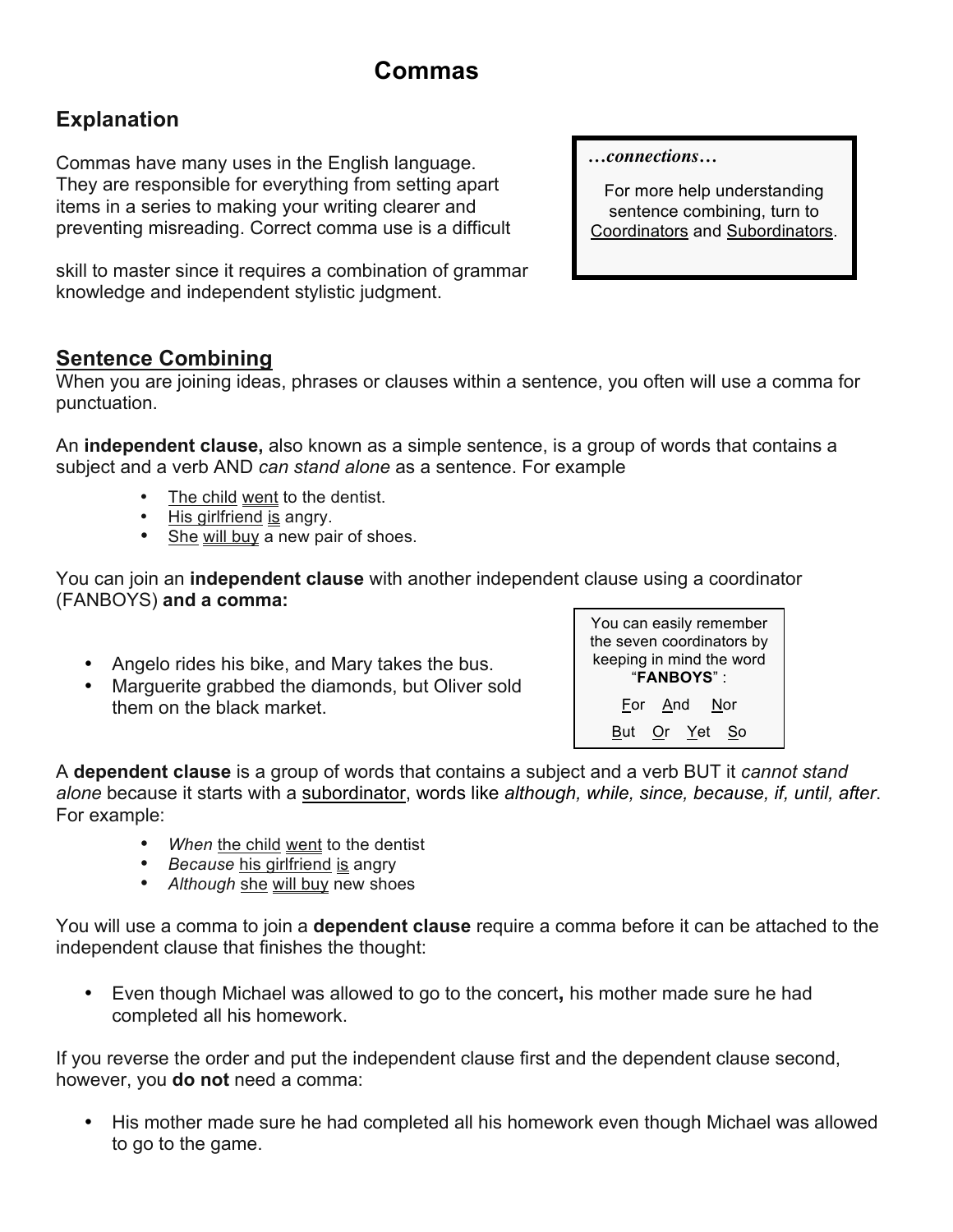### **Series**

You will use commas to separate items in a series containing three or more coordinate elements.

- Ron, Maria, and Jessica play soccer every day after school.
- My favorite vegetables are Brussels sprouts, spinach, and cauliflower.
- I want either fettuccini alfredo, eggplant parmesan, or the linguine with clams in a white sauce.

You will use commas to separate items in a series of two or more coordinate adjectives—adjectives modifying the same idea independent of each other.

- It should be a *slow*, *lazy* day.
- Seven years passed in a *destructive*, *whirling* blur.
- He brought his *sleek*, *shiny* bicycle.

Commas are not required when the adjectives are cumulative, or when they describe different aspects of the same noun.

- Donnie sold me *ten gold* bowling balls.
- My favorites are the *lazy white* clouds.
- He ordered a *delicious chocolate* cake for the party.

### **Comma-Adjective Rule**

To help you decide whether or not you should use a comma when separating two or more adjectives, ask yourself the following two questions:

- Can the order of the two adjectives be reversed?
- Can the word "*and*" be put between the adjectives?

If either answer is yes, then the adjectives are coordinate, and you should **use** a comma.

- Jessica is an ambitious, intelligent woman.
	- $\circ$  Jessica is an intelligent, ambitious woman. [order reversed]  $\circled{?}$
	- o Jessica is an intelligent *and* ambitious woman. [added "*and*"]

If you cannot reverse the order of or add "*and*" to the adjectives, then they are cumulative, and **do not** require a comma.

- Roger has fourteen silver horns.
	- $\circ$  Roger has silver fourteen horns. [The reversed order does not work.]  $\otimes$
	- $\circ$  Roger has fourteen *and* silver horns. [The added "and" does not work.]  $\otimes$

### **Setting off Nonessential Elements**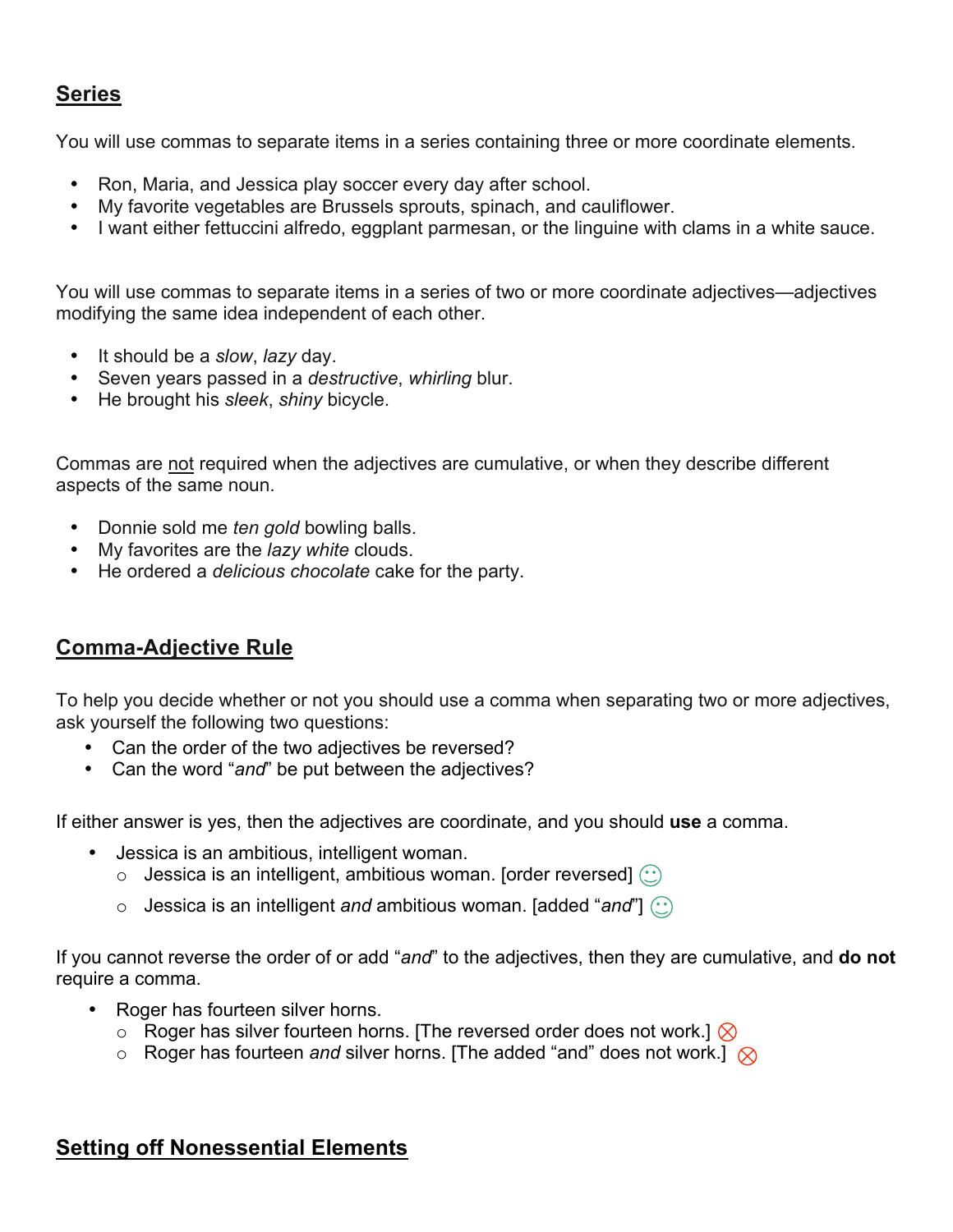Some modifying elements of a sentence are essential, restricting the meaning of a modified term, while others are nonessential and do not restrict the modified term's meaning. These nonessential elements, which can be words, phrases, or clauses, are set off with commas.

|                     | <b>Nonessential (Nonrestrictive)</b>                                                                                                                        | <b>Essential (Restrictive)</b>                                                                                                                                                         |
|---------------------|-------------------------------------------------------------------------------------------------------------------------------------------------------------|----------------------------------------------------------------------------------------------------------------------------------------------------------------------------------------|
| Adjective<br>Clause | Students, who use the majority of the<br>Health Center's services, claim to be<br>especially sick this year.<br>All students claim to be sick this<br>year. | Students who play any school sport<br>will receive free tickets to final game.<br>Only students who play a school<br>sport receive the tickets, not all<br>students.                   |
| Prepositional       | The professor, with a wink,<br>dismissed her class early.<br>Removing the phrase "with a wink"<br>doesn't change the meaning of the<br>sentence.            | The professor with no students is<br>good for very little.<br>The prepositional phrase "with no<br>students" tells what kind of professor<br>is good for very little; it is essential. |
| Verbal<br>Phrase    | Popular politicians, campaigning in<br>every small town in America, wave<br>the American flag and kiss babies.                                              | The politician campaigning for<br>president has no time for a<br>meaningful personal life.                                                                                             |
|                     | The Big Lebowski, a 1997 Coen<br>Brothers film, is a modern mystery<br>and a Western rolled into one.                                                       | The great American movie The Big<br>Lebowski popularized the nickname<br>"Dude."                                                                                                       |

When deciding whether information is nonessential or essential, ask yourself this question:

• Is the modifier essential to the meaning of the noun or subject it modifies?

**NO**: Nonrestrictive (use commas) **YES**: Restrictive (no commas)

# **Transitional Words and Phrases**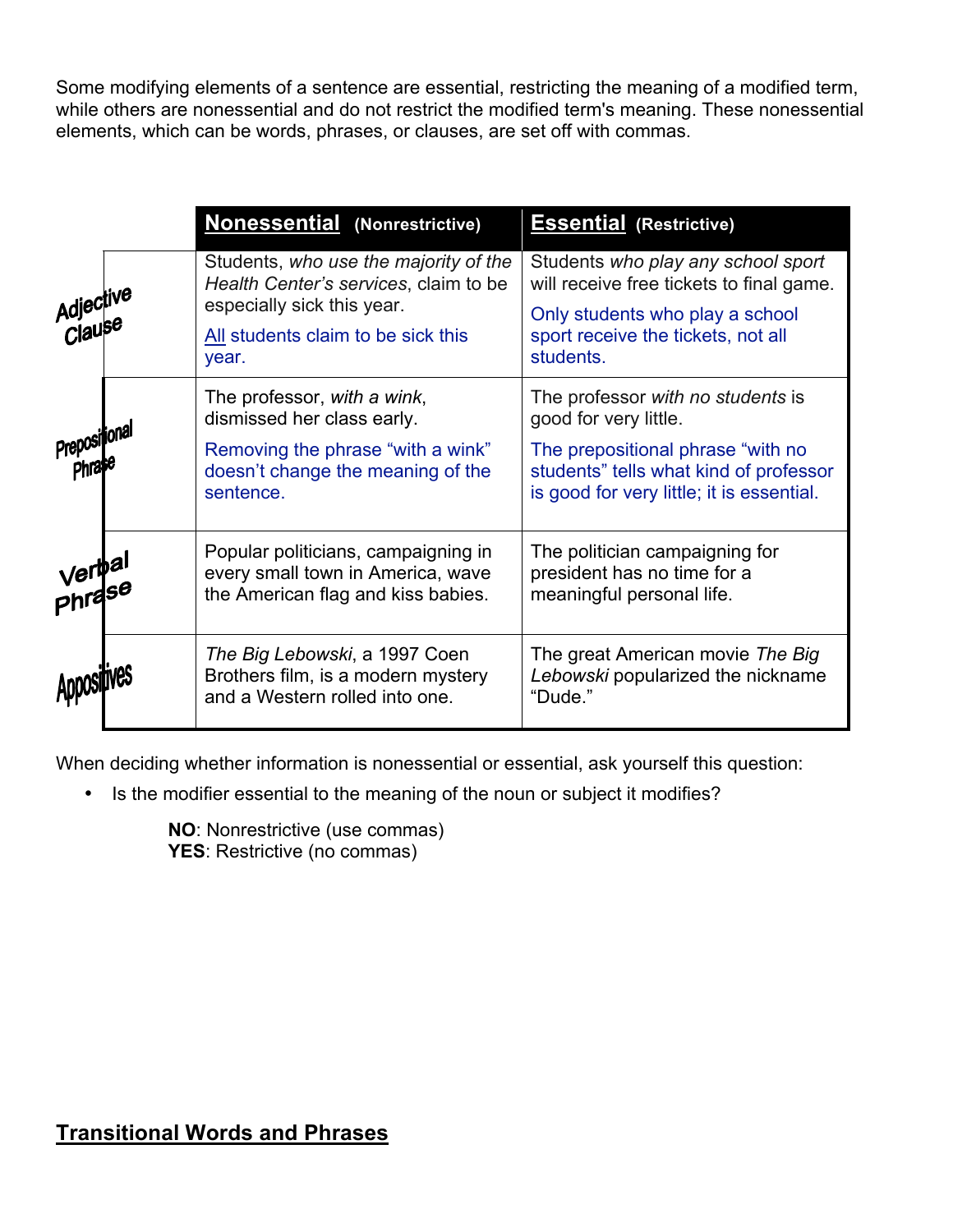Transitional words and phrases qualify, clarify, and make connections between ideas. They are usually set off with commas when they introduce, interrupt, or come at the end of a clause.

|  | <sup>-</sup> ransitions |  |  |
|--|-------------------------|--|--|
|  |                         |  |  |

| however<br>therefore<br>thus<br>nevertheless<br>furthermore<br>alternatively | for example<br>on the other hand<br>typically speaking<br>as a result |
|------------------------------------------------------------------------------|-----------------------------------------------------------------------|
|------------------------------------------------------------------------------|-----------------------------------------------------------------------|

- Nevertheless, she took the bus knowing it would be late.
- On the other hand, money is money and I have to pay my rent.
- Rare horses, however, are something I would consider buying.

Note: When you use a transitional word to combine two independent clauses, you must use a semicolon or punctuate them as two separate sentences.

- Diamonds are rare; however, the coal that makes them is abundant.
- The best dogs raced first; therefore, the spectators all went home before it rained.
- Laughter is the best medicine; of course, penicillin also comes in handy sometimes.
- I wanted to finish quickly. Unfortunately, I still had three exams afterward.

#### **Quotations**

In most cases, use commas to set off a direct quotation from the identifying tag (*he said*, *she screamed*, *I wrote* and so on).

- Thoreau said, "To be awake is to be alive."
- "To be awake is to be alive," Thoreau said.
- "To be awake," Thoreau said, "is to be alive."
- "To be awake is to be alive," Thoreau said. "I have never yet met a man who was quite awake."

If the quoted text contains an exclamation point or a question mark, do not use a comma in addition:

- "Should we bring the casserole tonight?" he asked.
- "I love those children!" the father screamed.

*Adapted from:*

*http://owl.english.purdue.edu/handouts/grammar/g\_commaess.html 3/23/06 – 1:00PM & The Brief Holt Handbook, Fourth Edition, Kirszner & Mandell, 2004*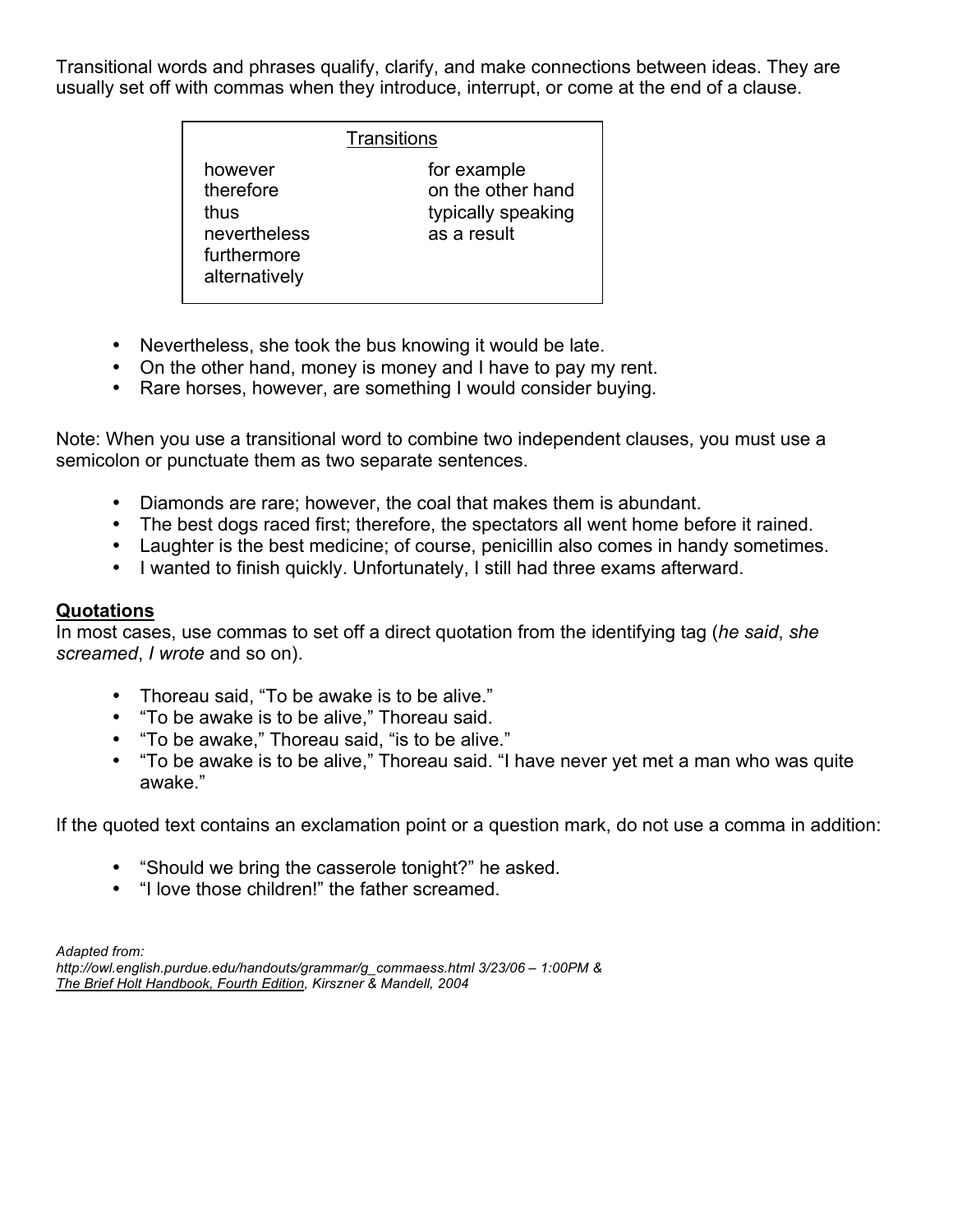### **Exercise 1 – Commas – Dependent & Independent Clauses**

Add commas where necessary in the sentences below. Some sentences will not require one.

Examples:

Although my mother told me not to get her a gift*,* I decided to make her a scrapbook.

I want to give more money to her charity*,* but I think the IRS already took too much of my salary.

- 1. Lately Katherine has wanted more companionship even though she rather likes to be alone.
- 2. Jerry vies for her attention but she has so much on her own mind as she suffers through this ordeal.
- 3. But whereas Alec acts like a friend he also wants Katherine's admiration.
- 4. So that she will be found innocent Miss Smatter will write another's confession.
- 5. Jerry eats his sandwich as coolly as the others do yet he can't shake the feeling of deception and mistrust.
- 6. Sabrina thinks that the apartment's rent is trivial while Kelly thinks it crucial.
- 7. Although Rachel has little say in the matter her friends could use the advice.
- 8. Because her dog was hit by a car he walks with a substantial limp.
- 9. The doctor set it with pins and even though he didn't scratch at it he was still forced to wear a giant collar.
- 10. Either the bill came two weeks later or the doctor sent a collection agency for the money.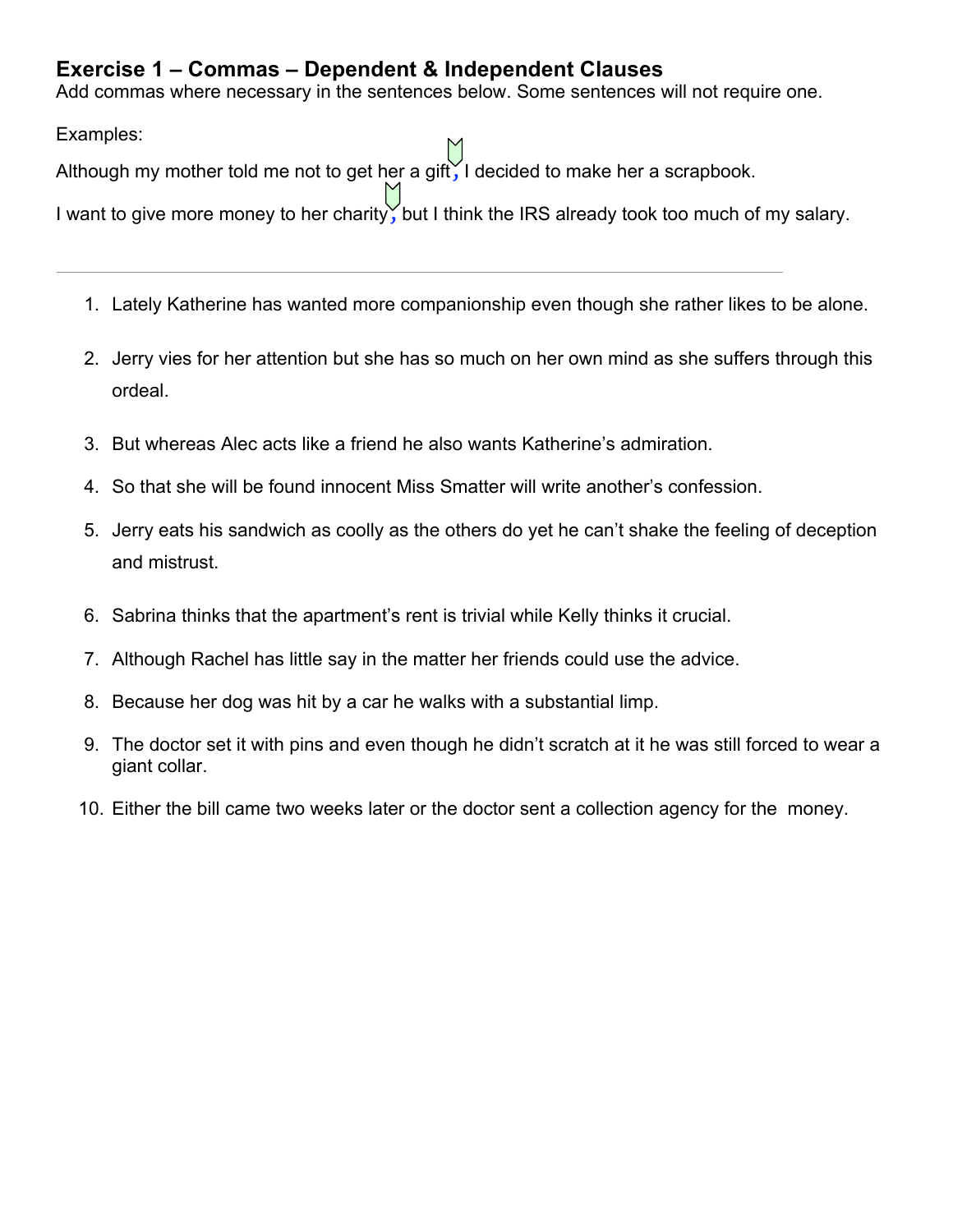### **Exercise 2 – Commas – Series and Adjectives**

Add commas where necessary in the sentences below. Some sentences will not require one.

Example: I want to pick fragrant*,* colorful daffodils*,* roses*,* and lilies for my sister's birthday party.

- 1. Lately Martin has been picking giant swollen mushrooms from his yard.
- 2. Sue won the "Vegetable Prize of the Day" that included carrots turnips and leeks.
- 3. Most people don't know that their favorite chips contain preservatives artificial flavors and MSG.
- 4. The three tall brothers took the brilliant shining vitamins before playing sports.
- 5. Watching movies reading books sleeping and exercising are my favorite weekend activities.

### **Exercise 3 – Commas – Essential and Nonessential Items**

Add commas where necessary in the sentences below. Some sentences will not require one.

Example:

- 
- The racing fans*,* who rarely wave pennants*,* showed up in full force on Sunday.
- 1. Shelly my mother's step-sister gave me thirty dollars last week.
- 2. The campus police who rarely arrest any faculty members are responsible for patrolling all night long.
- 3. The man walking his dog down the street looks like my great-uncle Ted.
- 4. My grandmother with a terrible scream alerted me to the fire in her closet.
- 5. Doug gave me three helpings of dessert which was a crème brûlée.
- 6. Speaking as if he was consumed with fury Louis yelled to the audience.
- 7. The actor with no siblings starred in the blockbuster movie *Grammar Cop*.
- 8. The helicopter a Grasker A-7 flew over the otherwise empty desert where two thousand troops slept silently awaiting orders.
- 9. Without a warrant the police cannot enter your house provided you don't taunt them from within.
- 10."Sonny's Blues" the famous story by Baldwin contains rich allegory that weaves along with fascinating symbolism a rich fabric of text accessible to most readers.